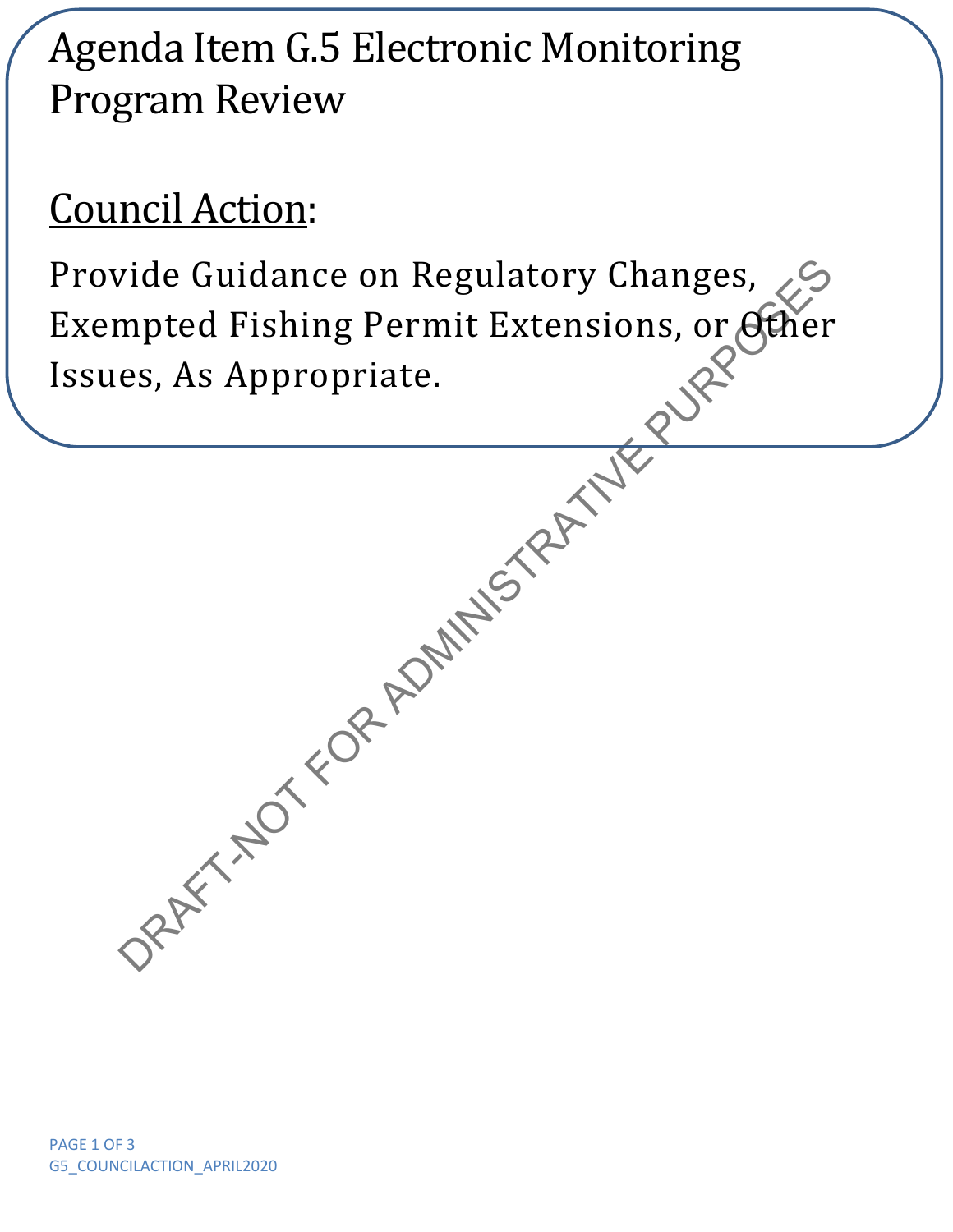G.5 Motion on Electronic Monitoring – Moved by Phil Anderson;  $2<sup>nd</sup>$  by Bob Dooley

I move that the Council adopt for public review the following regulatory amendments to the groundfish electronic monitoring regulations, and an extension of the EM Experimental Fishery Permit for 2021, and guidance relative to the process NMFS uses in the development and comprehensive review of the program guidelines and manual:

1. As recommended by the GEMPAC in [Agenda Item G.5.a, Supplemental GEMPAC Report 1,](https://www.pcouncil.org/documents/2020/04/g-5-a-supplemental-gempac-report-1.pdf) regarding Items 1-8 in [Agenda Item G.5.a, NMFS Report 1:](https://www.pcouncil.org/documents/2020/03/g-5-a-nmfs-report-1-electronic-monitoring-regulatory-changes.pdf/)

Item 1: Hard Drive Deadline: Support the NMFS recommendation to increase the hard drive submission deadline to 72 hours from the beginning of the offload.

Item 2: Reusing Hard Drives: Support the NMFS recommendation to require EM data is removed before reusing hard drives only if end-to-end encryption is not used.

Item 3: Limit on Switching Between EM and Observers for Whiting: Support the NMFS recommendation to remove the limit on switching between observers and EM for whiting vessels.

Item 4: Mothership/Catcher Vessel Endorsement: Support the NMFS recommendation to remove the requirement for a MS/CV endorsement to use EM on mothership catcher vessel trips.

Item 5: Pre-departure Test: Do not support the NMFS recommendation to remove the pre-departure requirement as this test is a useful requirement for the vessel operator to ensure that systems are working before leaving the dock on a trip.

Item 6: Logbook Processing: Support the NMFS recommendation allowing EM providers to receive and enter logbook information, rather than go through NMFS.

Item 7: Reporting Deadlines for EM Service Providers: Support the NMFS recommendation to require deadlines for EM service provider reports of technical assistance, logbook data, vessel operator feedback, EM summary and data compliance reports, and other as specified elsewhere.

Item 8: Retention of EM Data: Support the NMFS recommendation to amend the retention requirements for EM data in the final rule to align with the requirements proposed in the NMFS National Procedural Directive on EM Data Retention.

1: Hard Drive Deadline: Support the NMFS recommendation to increase the hard drive subfastine to 72 hours from the beginning of the offload.<br>
2: <u>Russine Hard Drives'</u> Support the NMFS recommendation to require EM data is Amendment: Marci Yaremko; 2<sup>nd</sup> by Virgil Moore Strike item #8 Amendment passed on Roll Call Vote: voting no - Bob Dooley, Louis Zimm, Maggie Sommer, Christa M. Svensson, Phil Anderson and Brad Pettinger. 7 yes and 6 no. Vice Chair voted yes.

- 2. Correct the reference to "a NMFS-accepted EM Service Plan" under 660.603(a)(1) to 660.603(b)(1)(vii).
- 3. Change the implementation date, for both the electronic monitoring provider permits and responsibilities, and the vessel and first receiver responsibilities, to no earlier than January 1, 2022 in the regulations as amended.